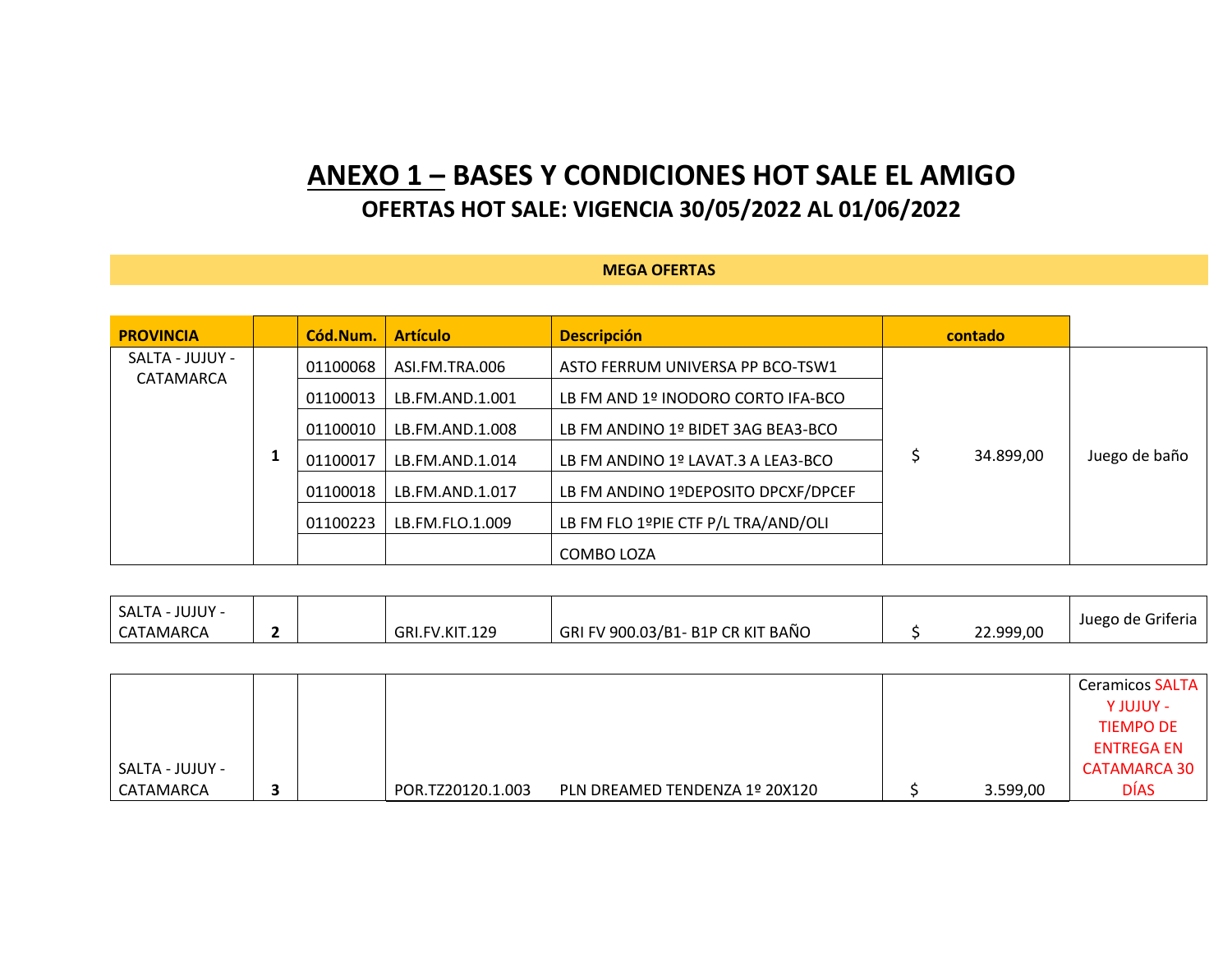| SALTA -<br>CATAMARCA | $\mathbf{u}$ | BOM.PERI.001<br><b>TQ.TIN.TR.039</b> | BOMBA PLUVIUS 1/2 HP QB60<br>TANQUE TRICAPA 400LTS H2O<br>COMBO TANQUE 400 H20 + BOMBA 1/2 | 17.999,00 | Combo Tanque y<br>Bomba 400 -<br><b>SALTAY</b><br><b>CATAMARCA</b> |
|----------------------|--------------|--------------------------------------|--------------------------------------------------------------------------------------------|-----------|--------------------------------------------------------------------|
|                      |              | BOM.PERI.001                         | BOMBA PLUVIUS 1/2 HP QB60                                                                  |           | Combo Tanque                                                       |
|                      |              | TO.TIN.TR.040                        | TANQUE TRICAPA 600LTS H2O                                                                  | 20.499,00 | 600 y Bomba -<br><b>SALTAY</b>                                     |
|                      |              |                                      | COMBO TANQUE 600 H20 + BOMBA 1/2                                                           |           | <b>CATAMARCA</b>                                                   |

|                              |  | ABE.CH.BA.PTA.420 | B MET PTA INYECT 2T 80X200 630B D | 19.499,00 | Aberturas |
|------------------------------|--|-------------------|-----------------------------------|-----------|-----------|
| SALTA - JUJUY -<br>CATAMARCA |  | ABE.CH.BA.PTA.421 | B MET PTA INYECT 2T 80X200 630B I |           |           |

| <b>JUJUY</b><br>SALTA - |  |                  |                                 |          | <b>Herramientas</b> |
|-------------------------|--|------------------|---------------------------------|----------|---------------------|
| CATAMARCA               |  | .CRE.144<br>HERR | GBSTALADRO WORK TP61313MM 60177 | 5.990,00 |                     |

|                 | 02214033 | MOSC.COMB.017 | MOSC ALAC C.MOB CHOC/BCO 120 10115  |           |                      |
|-----------------|----------|---------------|-------------------------------------|-----------|----------------------|
| SALTA - JUJUY - | 02214036 | MOSC.COMB.030 | MOSC BAJO C.MOBI CH/BC C/M120 10133 | 31.999,00 | Muebles de<br>cocina |
| CATAMARCA       | 02509692 | MES.DUR.053   | MES NEGR C/BACH MS S/ZOC 120 MM818  |           |                      |

|       |  | BOM.PERI.001  | BOMBA PLUVIUS 1/2 HP QB60        |           | Combo Tangue      |
|-------|--|---------------|----------------------------------|-----------|-------------------|
|       |  | TO.TIN.TR.006 | TANQUE TINACO 600L TRIC EQCOMP   | 22.999,00 | 600 y Bomba       |
| JUJUY |  |               | COMBO TANQUE 600 H20 + BOMBA 1/2 |           | <b>SOLO JUJUY</b> |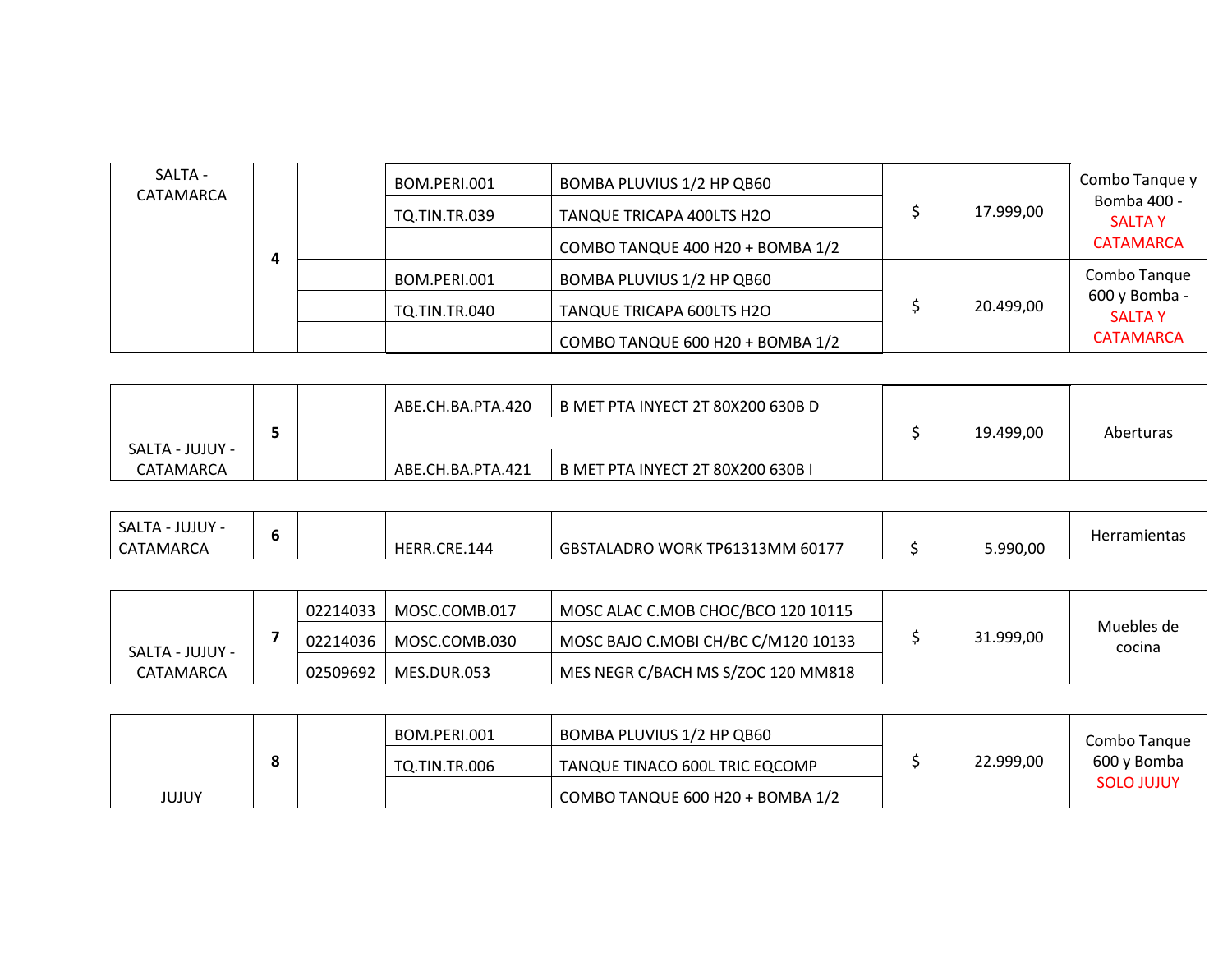|  | BOM.PERI.001  | BOMBA PLUVIUS 1/2 HP QB60        |           | Combo Tangue      |
|--|---------------|----------------------------------|-----------|-------------------|
|  | TO.TIN.TR.004 | TANQUE TINACO 400L TRIC EQ COMPL | 19.999,00 | 400 y Bomba       |
|  |               | COMBO TANQUE 400 + BOMBA 1/2     |           | <b>SOLO JUJUY</b> |

| JUJUY -<br>- ALTAد |                           | HERR.SKIL.001 | SKIL AMOLADORA 115MM 700W 9002  |          | Combo               |
|--------------------|---------------------------|---------------|---------------------------------|----------|---------------------|
| CATAMARCA          | 07599175<br>- - - - - - - | HERR.CRE.144  | GBSTALADRO WORK TP61313MM 60177 | 1.999,00 | <b>Herramientas</b> |

|                 |    | 01100013 | LB.FM.AND.1.001 | LB FM AND 1º INODORO CORTO IFA-BCO  |           |                                   |
|-----------------|----|----------|-----------------|-------------------------------------|-----------|-----------------------------------|
|                 |    | 01100010 | LB.FM.AND.1.008 | LB FM ANDINO 1º BIDET 3AG BEA3-BCO  |           |                                   |
|                 | 10 | 01100017 | LB.FM.AND.1.014 | LB FM ANDINO 1º LAVAT.3 A LEA3-BCO  | 55.999,00 | Juego de baño +<br>Griferria FV + |
|                 |    | 01100223 | LB.FM.FLO.1.009 | LB FM FLO 1ºPIE CTF P/L TRA/AND/OLI |           | Accesorio FV                      |
| SALTA - JUJUY - |    | 01608950 | GRI.FV.KIT.129  | GRI FV 900.03/B1- B1P CR KIT BAÑO   |           |                                   |
| CATAMARCA       |    | 01300730 | LAB.FM.TRA.005  | LA FM TRAFUL BLANCO 5 PZAS (AJD5)   |           |                                   |

## **MÁS OFERTAS: EL AMIGO SALTA - JUJUY - CATAMARCA**

| <b>PROVINCIA</b>                           | Ite. | C.Num.  | Cod. Abre.   | <b>Descripción</b>              | <b>PCIO OFERTA</b> |
|--------------------------------------------|------|---------|--------------|---------------------------------|--------------------|
| <b>SALTA - JUJUY -</b><br><b>CATAMARCA</b> |      | 7505298 | HERR.CRE.147 | TALADRO PERCUTOR WORK 13MM 600W | 3.990,00           |
|                                            |      | 7599175 | HERR.CRE.144 | TALADRO PERCUTOR WORK 13MM 800W | 5.990,00           |
|                                            |      | 7701448 | POL.LAT.400  | LATEX INTERIOR ALEMITE X 20 LT  | 3.999,00           |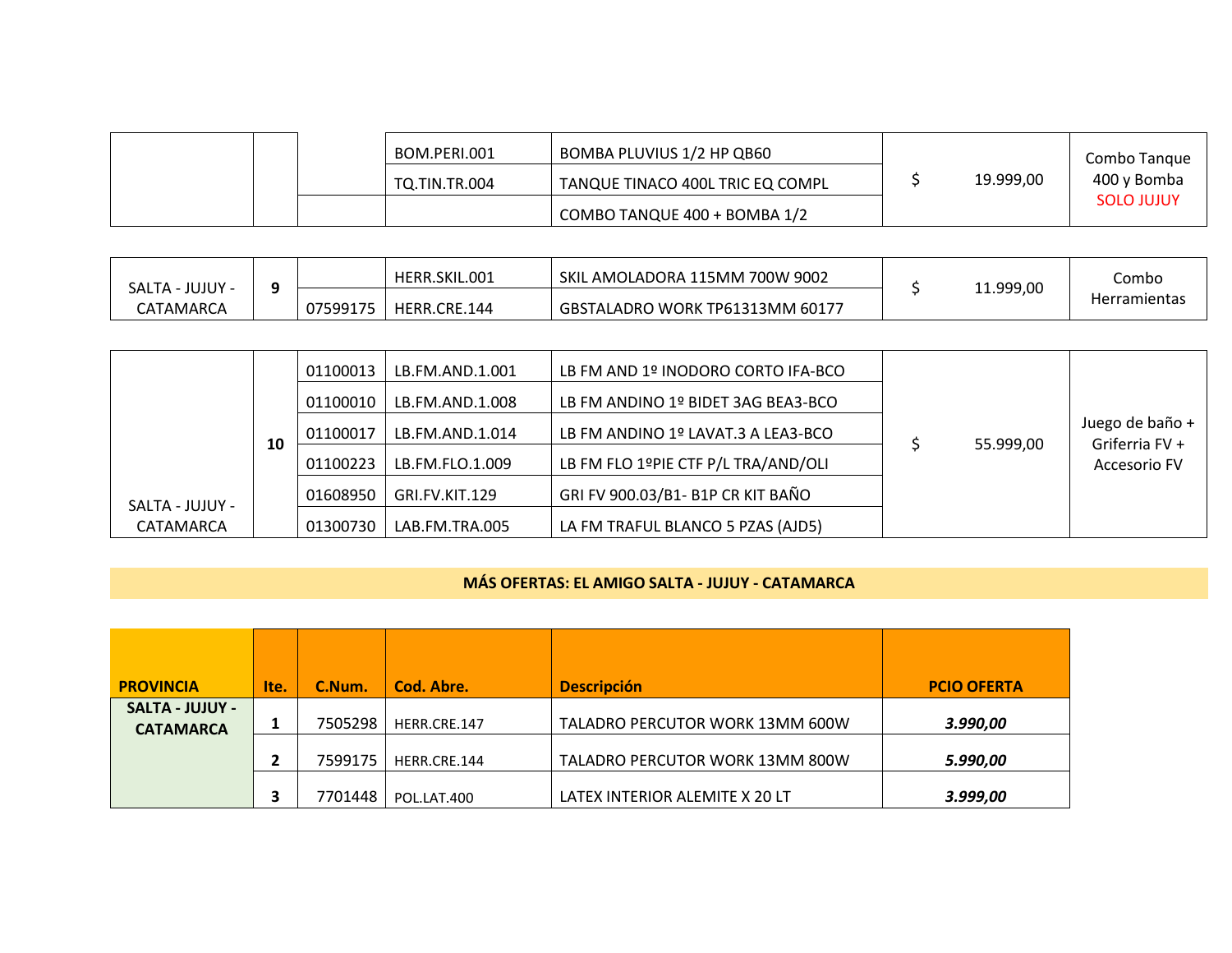| 4                       | 7516002  | HERR.BOSCH.022       | BOSCH AMOLADORA 115 -670W GWS670                | 7.999,00    |
|-------------------------|----------|----------------------|-------------------------------------------------|-------------|
| 5                       | 7516016  | HERR.BOSCH.041       | BOSCH SIERRA CIRC 184MM1500W GKS150             | 15.999,00   |
| 6                       | 75014092 | HERR.LUSQTOFF.092    | SOLDAROR KIT 100A+MASCARA ST1X+2ESC             | 12.699,00   |
| $\overline{\mathbf{z}}$ | 7516500  | HERR.SKIL.001        | SKIL AMOLADORA 115MM 700W 9002                  | 4.999,00    |
| 8                       | 7516556  | HERR.SKIL.036        | SKIL SIERRA CIRC 184MM 1200W 5200               | 9.999,00    |
| 9                       | 7512600  | <b>FERR.VS.870</b>   | MANG P/RIEGO FGP REF 1/2X15MT 06470             | 969,00      |
| 10                      | 99901593 | VAN.DUR.911          | COMBO VANIT. PIE 50 DURAF. C/MES.               | \$9.990,00  |
| 11                      | 200243   | GRI.VASS.COC.011     | <b>GRI VASSER COC RHODA - TROYA MON</b>         | \$4.990,00  |
| 12                      | 3100321  | POR.CN.6161.1.037    | *CM* PORC OXIDO CLARO CN 1° 61X61               | \$2.350,00  |
| 13                      | 1351416  | GRA.STAL.ZEUS.340    | ACC ST GR ZEUS CR CR 8 PZAS J/CRIST             | \$6.390,00  |
|                         | 99900138 | LB.FM.COMBO.008      | COMBO LOZA ANDINO 3 PZAS 1RA+<br><b>ASIENTO</b> |             |
|                         | 1100068  | ASI.FM.TRA.006       | ASTO FERRUM UNIVERSA PP BCO-TSW1                |             |
|                         | 1100013  | LB.FM.AND.1.001      | LB FM AND 1º INODORO CORTO IFA-BCO              |             |
|                         | 1100010  | LB.FM.AND.1.008      | LB FM ANDINO 1º BIDET 3AG BEA3-BCO              |             |
| 14                      | 1100018  | LB.FM.AND.1.017      | LB FM ANDINO 1ºDEPOSITO DPCXF/DPCEF             | \$26.899,00 |
| 15                      | 909177   | <b>PV.T.CE.064</b>   | CAÑO PVC FORTIFLEX 110X3,2X4MT                  | \$1.850,00  |
| 16                      | 4600654  | <b>TQ.TIN.TR.004</b> | TANQUE TINACO 400 LT TRICAPA EQ<br>/COMPLETO    | \$12.990,00 |
| 17                      | 2815292  | ABE.AL.AG.VEC.015    | VENTANA ALUMINIO BCA CORREDIZA V/E<br>100X100   | \$8.999,00  |
| 18                      | 2996000  | ABE.MA.25.PLA.170    | PUERTA PLACA PINO PARANA 70X200 DR              | \$3.999,00  |
|                         | 2996006  | ABE.MA.25.PLA.171    | PUERTA PLACA PINO PARANA 70X200 IZ              | \$3.999,00  |